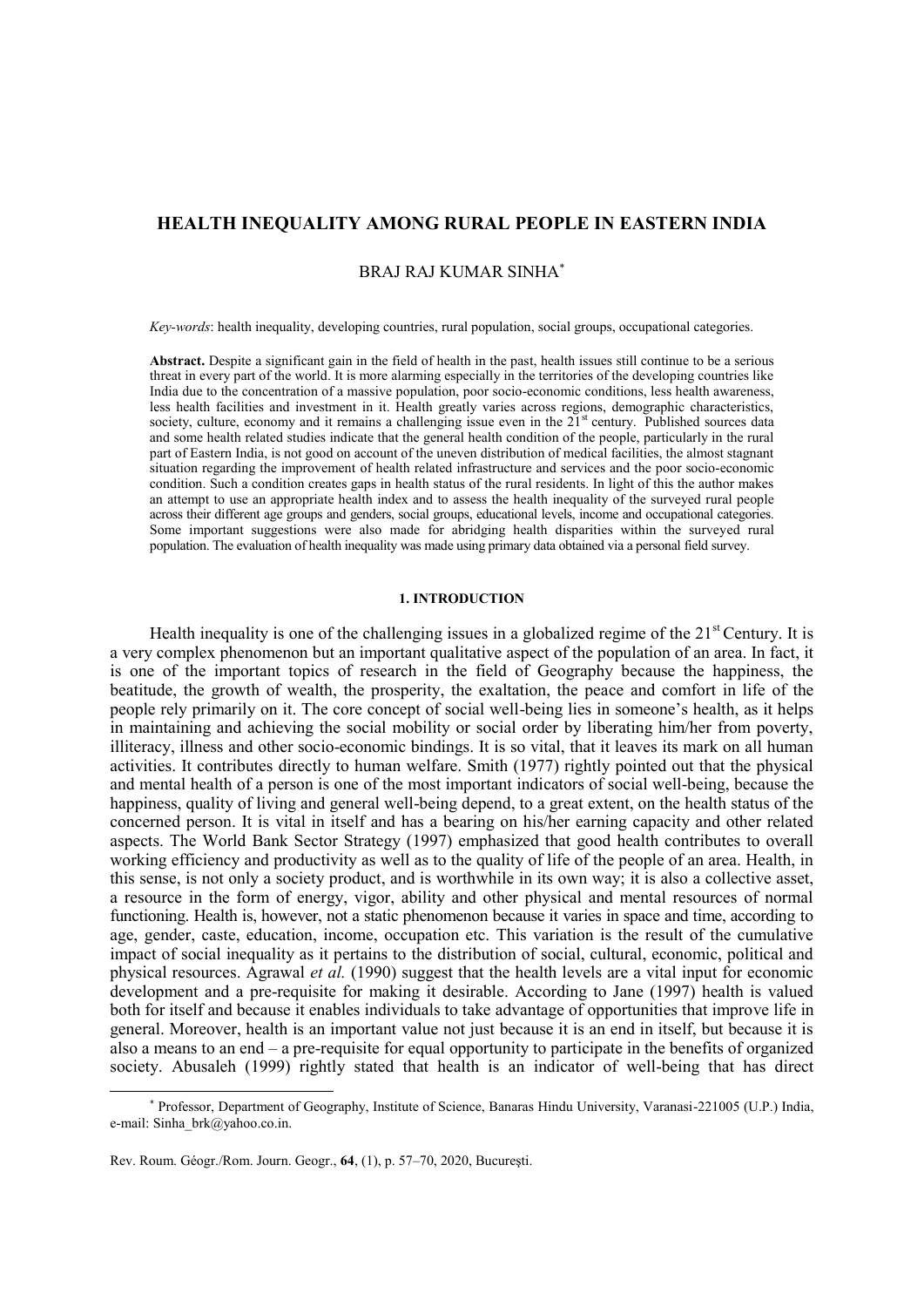implications not only for the quality of life but also an indirect impact on the production of economic goods and services. Giovanni (1996) noted that for each individual health represents his/her working capacity and, thus, the means to a better life for himself or herself or for the family. Pandey (2002) took into account health as one of the important factors of sustainable development of farming. According to Eyles (1987) health is the functional ability or capacity to work. Conyne and Clack (1981) noted that health is a measure of the population's capacity to function in a given environment. Dumitrache *et al.* (2016) have worked on 'contrasting clustering in health care provision in Romania' and emphasized the health care delivery system, the uneven distribution of health care resources and the social inequalities as key factors for public health. They stated that an improved health of the people depends on a stronger health care system, hence, health and the health care system remain important issues for everyone. Similarly, Zamfir *et al*. (2015) considered health an aspect of sustainability and this along with education, as well as other dimensions, work as pillars for development. The uneven distribution of health care resources between rural and urban areas has a negative impact on the health status and on the quality of life, especially those of rural people.

Health of the people is, without a doubt, a precious wealth of the nation as any sort of development of the concerned nation depends on the level of the status of health of the people and their efficient and proper use as far as productivity goes. According to Madan (1983) also, health of the people is fundamental to national progress in any sphere. It is the measure of energy and productive capacity in any country. Health is also the positive state of well-being of the people. Kupuswamy. (1976) has observed that "the differences in health of the labour force result in productivity differentials. Sound health gives greater stamina to stand the odds of occupation and to work overtime". Furthermore, according to Kamble (1984), the standard of living of a nation's people is affected by the health conditions of the people that make it up. Health is an important factor of economic and social development because disease creates vicious circles by depleting human energy, leading to low productivity and earning capacity, deteriorating the quality and quantity of consumption and the standard of living. According to this author, health is an asset of a community and healthy communities are the foundation of a strong nation. Therefore, a nation ought to give adequate attention to the health care of its people. (Park and Park, 1991) considered health as an important integral part in achieving overall socio-economic, cultural and political development and in creating a social order. Others believe health to be an indispensable human capital, which plays a significant role in enhancing almost all aspects of human life in a society. Chalam and Francis (1997) considered health as an important indicator of human resources development because an improvement in health promotes learning, reduces absenteeism, improves stamina, and increases energy output. Therefore, the status of health of the people plays a vital role in a community's development and a country's progress.

#### **2. OBJECTIVES**

From the viewpoint of the significance of studying health inequality in the concerned developing territory, attempts have been made in this paper to use the category of health index as a convenient tool to evaluate inequality in health of the surveyed rural people across different age groups and sex, social groups, educational levels, income and occupational categories. This study undertaken across such population characteristics will set a new direction for the researchers in geography, and other allied subjects, both at national and international level.

### **3. STUDY AREA**

Rural health in any rural location is an interdisciplinary subject of research as location of a place has profound effect on health. To fulfill the above objective the 'Bolpur-Sriniketan Community Development Block', the southernmost part of Birbhum district, West Bengal, has been selected as the study area (Fig. 1). Location is the relative position of a place with reference to other geographical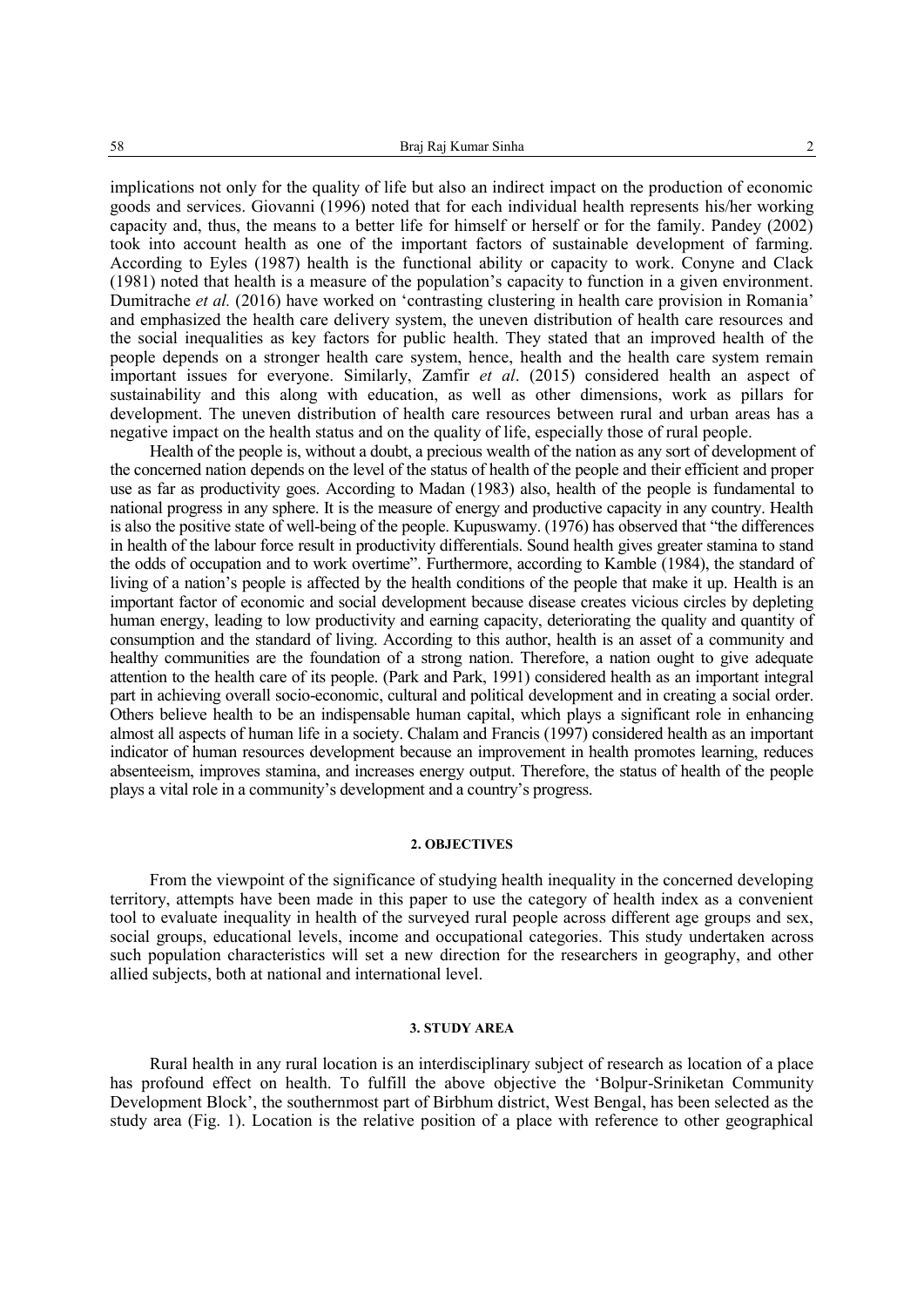attributes in space and is generally divided into three categories. These are geographical, regional and economic. In regional context, the study area is a small segment of Birbhum district and is situated in the Lower Ganga Plain, Eastern India. It is especially situated on the inter-riverine tract of Kopai and Ajoy Rivers, both tributaries of the Ganga River. Weather conditions of the study area remain harsh, with excessive heat during Summer and excessive cold during Winter.



Fig. 1 – Location map of Birbhum District and Selected Sample Villages in West Bengal, India.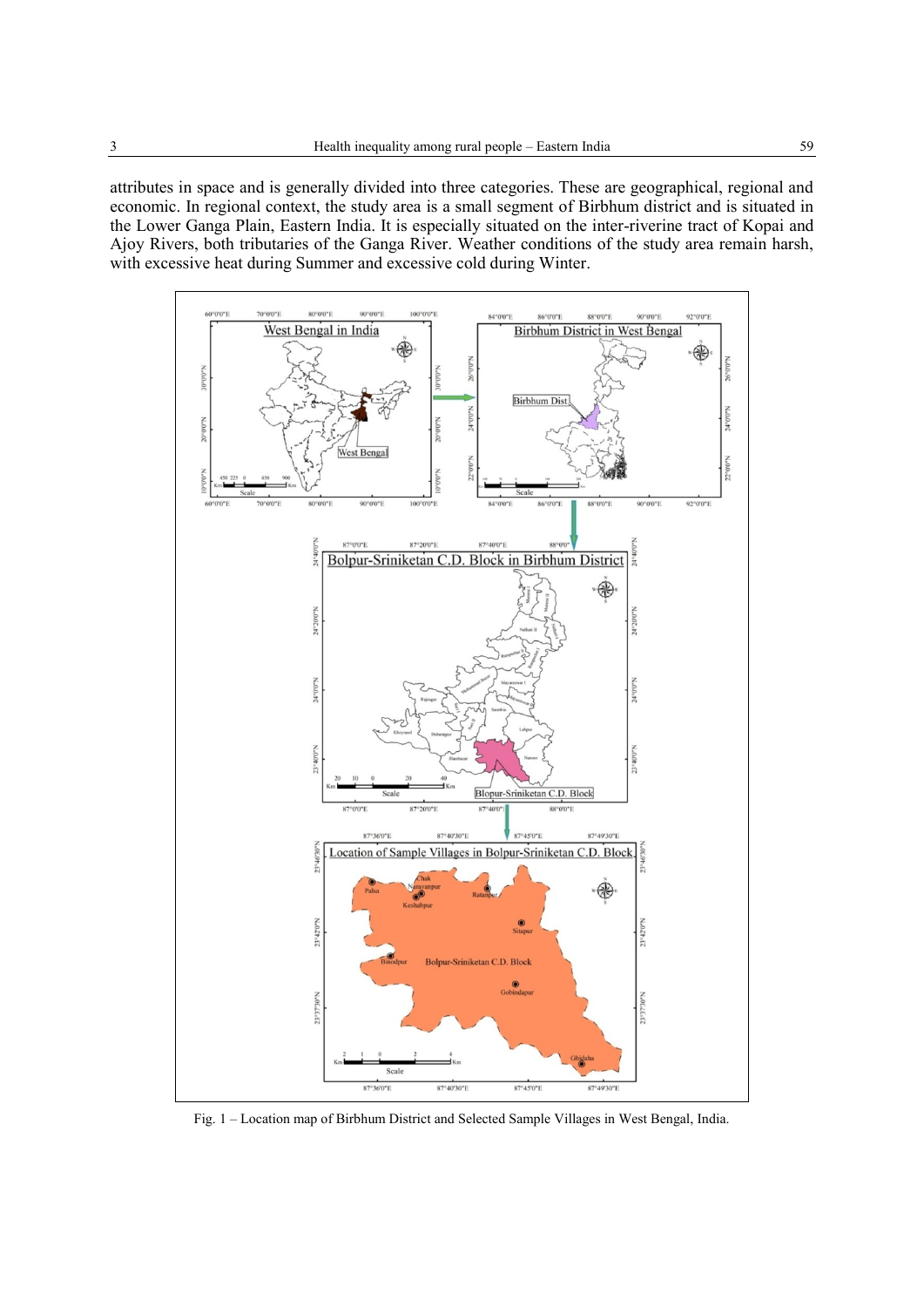Economically, it is located in the paddy, wheat and oil seed dominated agricultural area. Socioeconomically, the study area is poor and inhabited by ethnically different communities having different socio-cultural and economic backgrounds. The total population of the study area according to the 2011 census year was 202 553, out of which 50.71% were male and 49.29% female. Out of the total population 11.43% were children below the age of 7 (below school enrollment age). Similarly, 30.59% were Scheduled Castes, 19.06% Scheduled Tribes, and the rest were General and Other Backward Caste people. The total percentage of literate and educated individuals as per the 2011 census was only 62.59%, of which 55.47% were male and 44.53% female. Out of the total male or female population 59.77% male and only 24.38% female were employed in different economic activities within and outside the study area. Women, in huge majority (75.62%), were found engaged in non-economic activities. All these elements indicate that both socio-economically, as well as demographically, the study area is vulnerable.

#### **4. MATERIALS AND METHOD**

This section focuses on the collection of the types of data and their related methodology, and is divided into two parts - data base and concept base.

**Data Base.** The study is exclusively based on the primary data related to various qualitative and quantitative variables of health, collected through a questionnaire by conducting field surveys (in 2012) at household level in eight villages randomly selected from Bolpur-Sriniketan Community Development Block, Birbhum District, West Bengal (Fig. 1). The study based on such sample data is the representative of the study area as a whole as well as of other similar areas in eastern India.

**Concept of Measuring Health.** Several scholars such as Raza (1990), Trewartha (1967), Smith (1977), Basu (1992), Pacione (1988), Madan (1983), Mukherjee (1986), African Development Report on Human Capital Development (1998), Singh (1983), Human Development Report (1998) have used different quantitative and qualitative indicators such as body height and weight, body temperature, blood pressure, count of red blood cells and white blood cells, infant mortality rate, general mortality, hair, eyes, lips, gums, teeth, skin, gland problems, life expectancy, number of doctors, hospital and beds per unit population, safe water supply, literacy, education, per capita income, expenditure on health, diseases of various types, food and nutrition, calorie intake, the capacity to do manual work during standard working hours, clear eye sight and regular memory etc. in measuring human health, but the data relating to all such quantitative and qualitative indicators is not available for measuring health at individual level. In fact, some data concerning some indicators is available and applicable only at district, state and country level.

### **Indicators Selected for Calculating Health Index**

On account of the above limitation, the author has taken into account only those quantitative and qualitative parameters that are directly or indirectly related to the mental and physical health of an individual and that are used in calculating the health index. These are different types of diseases such as diabetes, hypertension, cancer, coronary heart diseases, asthma, bronchitis, jaundice, HIV/AIDS, paralysis, tuberculosis, kidney problems, liver problems/ulcer, gastric/acidity problems, epilepsy/hysteria, anemia, polio, arthritis and spondylitis, fever/typhoid/pox, malaria, gynecological diseases, gallbladder stone/hernia/hydrocele, skin diseases/leprosy, amebiasis /ascariasis, and other specific diseases; the loss of appetite, digestive problems, memory capacity, mental tension, eye problems; ear, nose and throat problems (E.N.T.), dizziness, physical and mental problems while working continuously for 6-8 hours standard working day, problems arise during working period in sun, rain and cold, problems in supporting one's normal head load, a general state of sleep, the feeling of weakness and tiredness, lethargy, presence or lack of enthusiasm for work, timely meals, the number of visits to government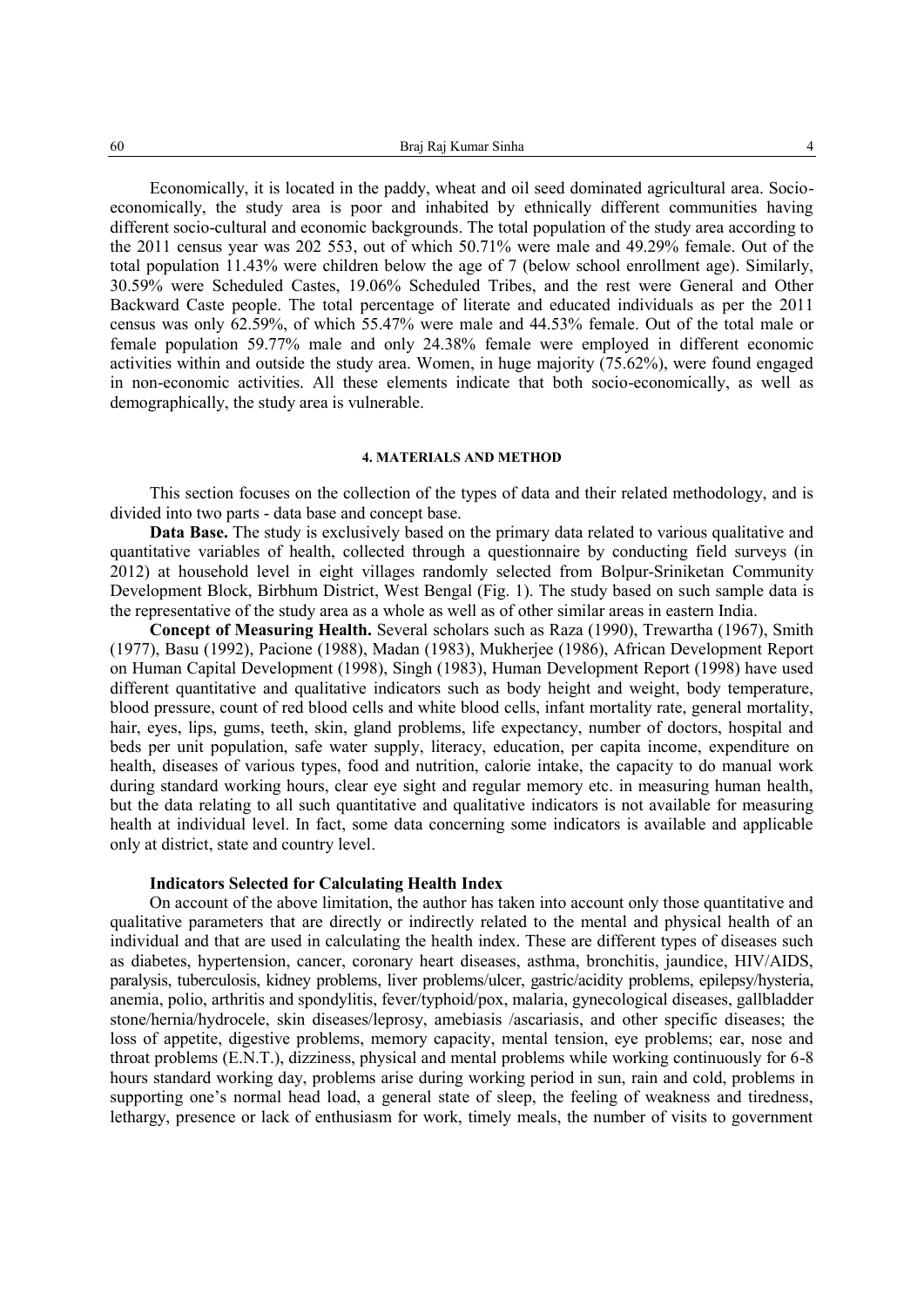and private hospitals or clinics, the per head total medical cost in the past year, the types of drinking water, the number of days of pulse (edible seeds), green and other vegetables consumed by an individual in a week, the number of days per week that an individual consumes ghee/butter, milk, eggs, meat, fish etc., the frequency of smoking, consuming tobacco, alcoholic drinks, whether the required medicines are purchased timely or not and whether the food is adequately available or not at household level, whether the house is ventilated or unventilated, whether one's breath is sweet or not, an individual's educational achievements including training and skills, occupation and income. An individual's level of information concerning these indicators was collected from the field by using a single questionnaire for each respondent's family.

After collecting information relating to such selected variables at individual level the master data sheets were manually prepared, and while preparing them, each variable was assigned certain positive or negative connotations (depending on its positive or negative nature) as per a rationally fixed scale or group or class or range made after normalizing and standardising the data.

Thereafter, firstly, the total positive and negative scores (depending on the positive or negative nature of the above selected variables) were separately worked out for each individual, after which the **total composite score** (the sum of the total positive and negative score of each individual) was separately calculated for each person. The **total composite score of each person was considered as 100%.** Finally, the percentage of only positive score for each person from the total composite score (i.e. the sum of positive score + negative score = 100 per cent) was calculated. Finally, the **Positive Health Index** of each person was calculated separately by dividing the percentage of the total positive score of each person by 100.

Thus, on the basis of variation in **Positive Health Index** among all the surveyed people under investigation, five levels of health at equal class interval were framed for tabulation, cartographic representation and interpretation.

These are:

(i)  $> 0.80$  (Very Good Health), (ii)  $0.61 - 0.80$  (Good Health),

(iii)  $0.41 - 0.60$  (Average Health), (iv)  $0.21 - 0.40$  (Poor Health), and

 $(v)$  < 0.21 (Very Poor Health).

Such a sequential arrangement of Health Index has been used for explaining the health status of the population surveyed at individual level by age group and gender; social group; educational level, income and occupational categories. The methodology details concerning the selection of variables, the allocation of a positive or negative connotation for the variables selected, and the calculation of composite scores and health index are all explained in 'A Methodology of Measuring Human Health' (Sinha, 2015).

#### **5. RESULTS AND DISCUSSIONS**

This section deals with inequality in the health status of rural people by age group and sex, social group, education level, income and occupational categories in a territorial segment (Bolpur-Sriniketan Community Development Block) of Birbhum District, West Bengal of Eastern India. Before having a detailed discussion on health inequality, it becomes imperative to take a glimpse into the general health infrastructures. As previously mentioned, the study area falls in the socio-economically depressed region in the Eastern part of India. The general health infrastructure and services in the study area, as well as in its surrounding region is quite poor. When one glances at the detailed picture of medical facilities one may observe that medical institutions such as hospitals, community health centers, primary health centers, dispensaries, clinics etc. have not had a significant increase in numbers in the past decades. Similarly, the number of beds has also not had a significant increase in a long period of time. There is a sharp decline in the number of doctors between 2008 and 2012. This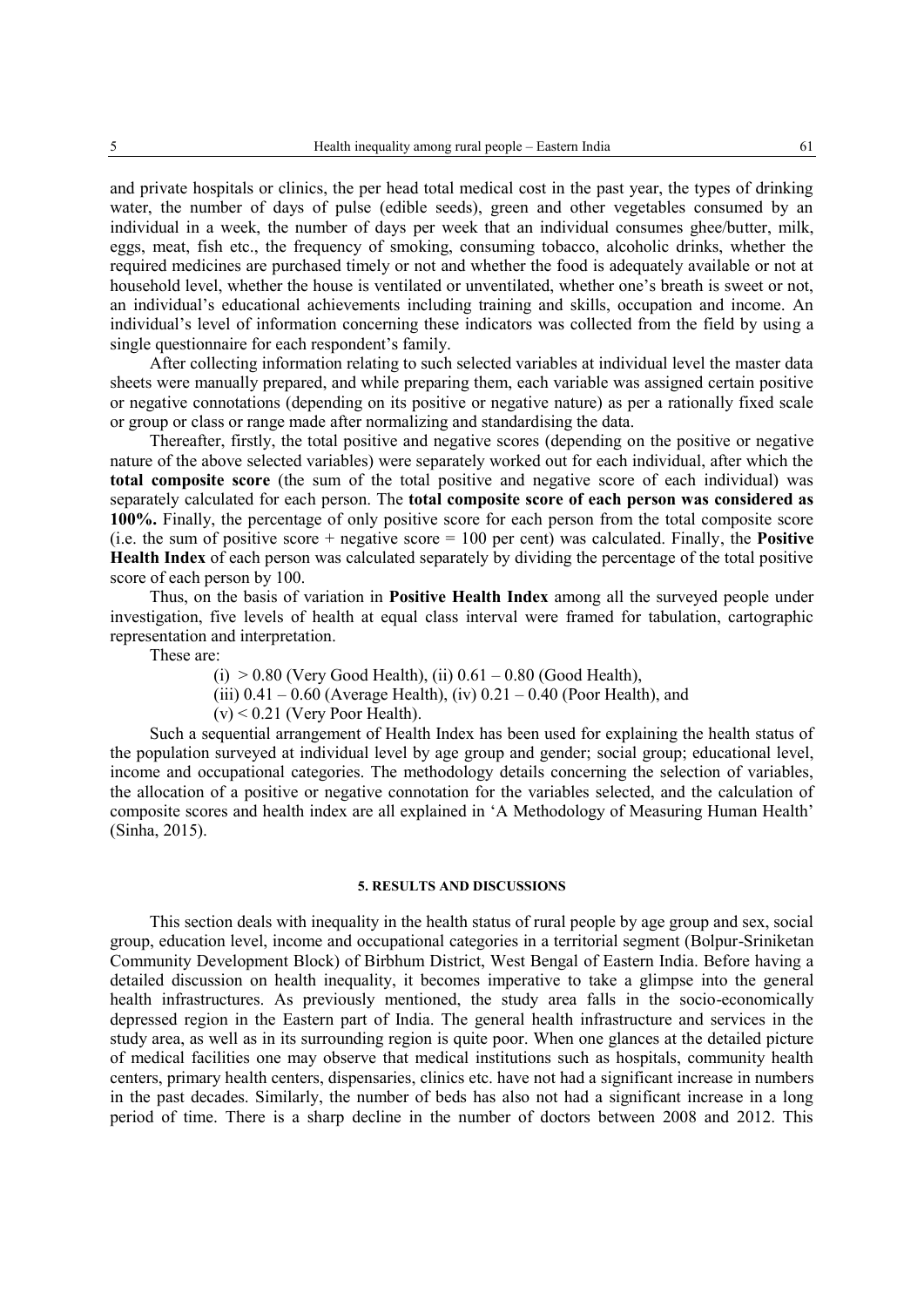62 Braj Raj Kumar Sinha 6

situation points towards an insufficient medical infrastructure and the scarcity of doctors. The number of patients treated has dropped to an undesirable degree due to the severe shortfall in the medical infrastructural facilities in the region. Most of the patients suffering from chronic diseases seek treatment outside the region. The overall picture shows that there is scarcity of medical and health related resources in the region of the study area. All these are indicators of the poor availability of health infrastructure and the insufficient supply of medical services in correlation to the demand of the population, which in turn creates inequality in health status for the people of the area.

### **5.1. Health Inequality of the Rural People by Age Group and Sex**

Figure 2 clearly exhibits variation in the pattern of health status across different age groups and sexes. This figure shows clearly that the percentage of both male and female infants (0–4 years) was the highest in terms of the good health category  $(0.61 - 0.80$  health index) which in descending order of relative dominance is followed by the infants of average, very good and finally poor health categories except female in poor health category. It indicates that the majority of infants have a good and average health status. This may be because of concerned parents taking more care in the area of health.

The 5–14-year age group shows that the majority of children fall in the average and good health categories, after which the percentage changes in the very good and poor health category. When one compares the health status of infants and school-going age group children, one finds that the majority of infants fell in the good and average health categories whereas the majority of school-going age group children fall in the average and good health categories. This indicates that the infants' health is slightly better than that of the school-going age group children.

The younger working age group (15–34 year) shows a similar pattern of variation as in the case of school-going age group children. However, the percentage of 15–34-year age group individuals in the average health category is higher than that of school-going age group children of this health category and the percentage of those in the good health category is lower than that of school-going children.



Fig. 2 – Health inequality of the rural people by age group and sex in a territorial segment of Eastern India. *Source*: Personal field survey (2012).

The interesting picture is that certain individuals in this age group belong to very good and also to the very poor health categories indicating poorer health in comparison to infants and school-going age group children.

The majority of both male and female between 35–59 years are in the average and poor health categories. However, a substantially good percentage of them are in the very poor and very good health categories. When we take a look at the 60 and above year age group we can see that the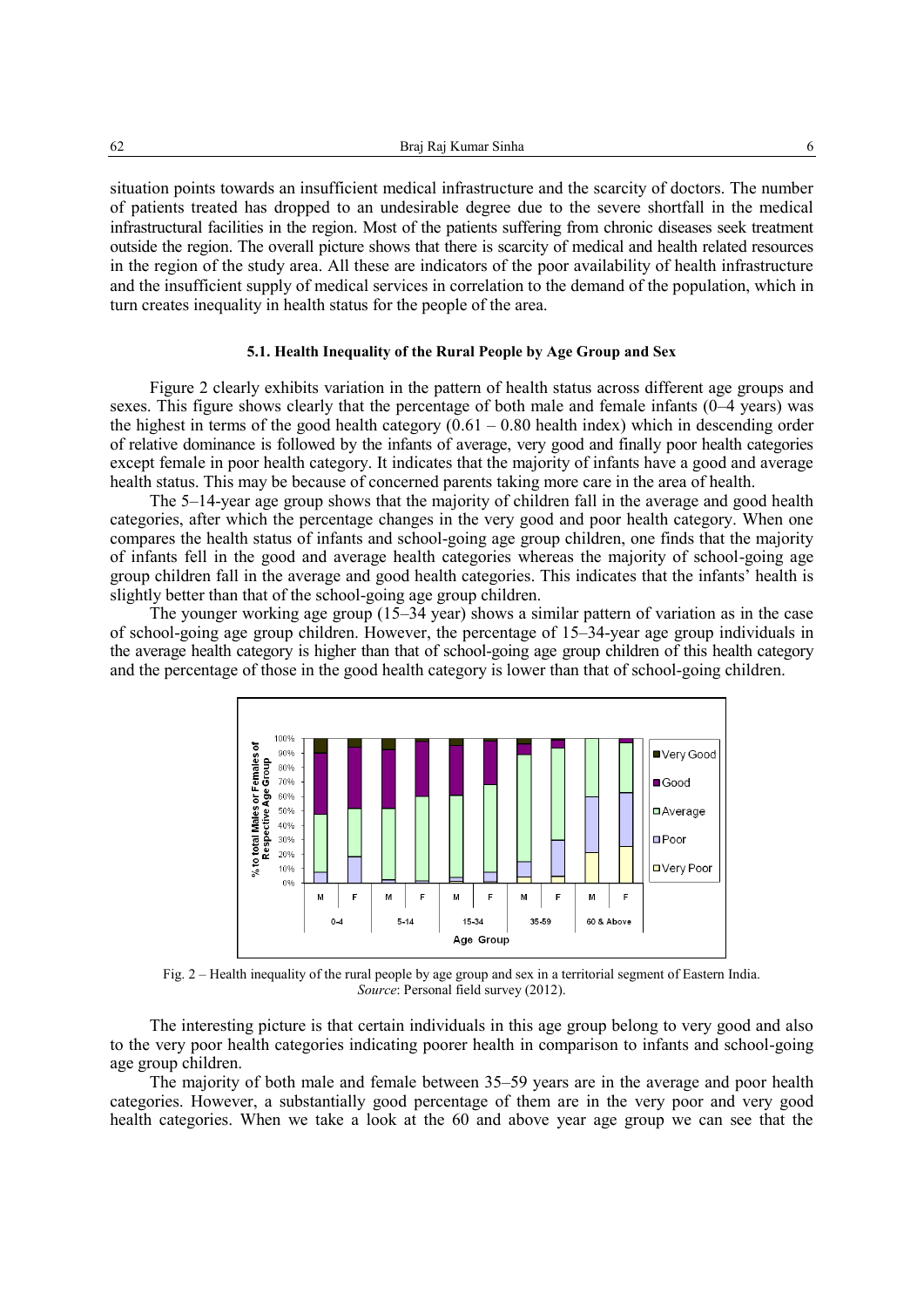percentage of male is highest in the average health category whereas the percentage of female is highest in the poor health category. In other words, one may affirm that the majority of them belong to the average, poor and very poor health categories in descending order of relative dominance. This pattern indicates that the health of individuals belonging to the 60 and above year age group is poorer than that of the older working age group (35–59 year) people.

The overall picture shows that the health status of both male and female varies across respective age group and health categories. Secondly, the health status of infants, school-going age group children is better than that of the younger working age group population as well as older (35–59-year age group) and old (60 and above) individuals. In other words, the health of older and old population is generally poorer in comparison to that of infants, school-going children and younger working individuals because the majority of older and old individuals are, on average, in poor and very poor health. In short, it was found that the majority of both male and female from all age groups, except 0- 4-year infants, pertain to the average health category. This is followed by the individuals in good health, poor health and very good health, barring few exceptions.

### **5.2. Health Inequality of Rural People by Social Groups and Sex**

Figure 3 shows that the health status of rural people varies from one social group to another, which may be because of their varied socio-economic conditions. Here we find that the majority (64.88% male and 64.44% women) of the general caste individuals belong to the average health category which is followed by the good, poor and very good health category persons, in that order of its relative significance. There is more or less a similar pattern of variation among the individuals of the Other Backward Cast (OBC) as their majority in terms of percentage is in average health which in descending order of relative value is followed by the good, poor and very good health categories. However, a small percentage of OBC female are also found in the very poor health category. The picture of both male and female in the Scheduled Cast (SC) category is similar to that of the OBC category, which is clear from their highest percentage in average health, the high percentage in good health and the low percentage in the poor and very poor health categories, but the pattern of variation among Scheduled Tribe (ST) male and female is quite different from other social groups, as the majority of ST individuals belong to the average and very poor health categories, which is followed by the good and poor health categories, in that order. The pattern of variation among Muslims is, to some extent, different as their majority belongs to the average then poor and good health categories followed by the very good and poor health categories. Such variations are observed owing to their different socio-economic conditions prevalent in Indian society.

All of the above shows that health status of the General and OBC individuals generally remains better in comparison to that of other social groups as their percentages towards good and very good health categories are higher than those of other social groups. The general health condition of ST individuals is poorer in comparison to that of the population of other social groups. If we take a look at the cross section of health status categories, we can find that in the very good health category the percentage generally decreases from Muslim to OBC individuals and finally to General and Scheduled Caste (SC) (only in women) categories. In the Good health category, the percentage as per relative dominance in descending order is among OBC, SC, General, Muslim and ST categories. In the average health category, the percentage in terms of relative dominance in descending order is among General, Scheduled Caste (SC), Muslims, OBC and ST categories. In the poor health category the percentage is highest among Muslims, then decreases for OBC, General, SC and ST categories in that order of relative dominance, whereas in the very poor health category the percentage of Scheduled Tribe (ST) individuals is highest, and is followed by the percentage of SC, OBC female and Muslims. The above variations are observed owing to their different socio-economic conditions prevalent in Indian society.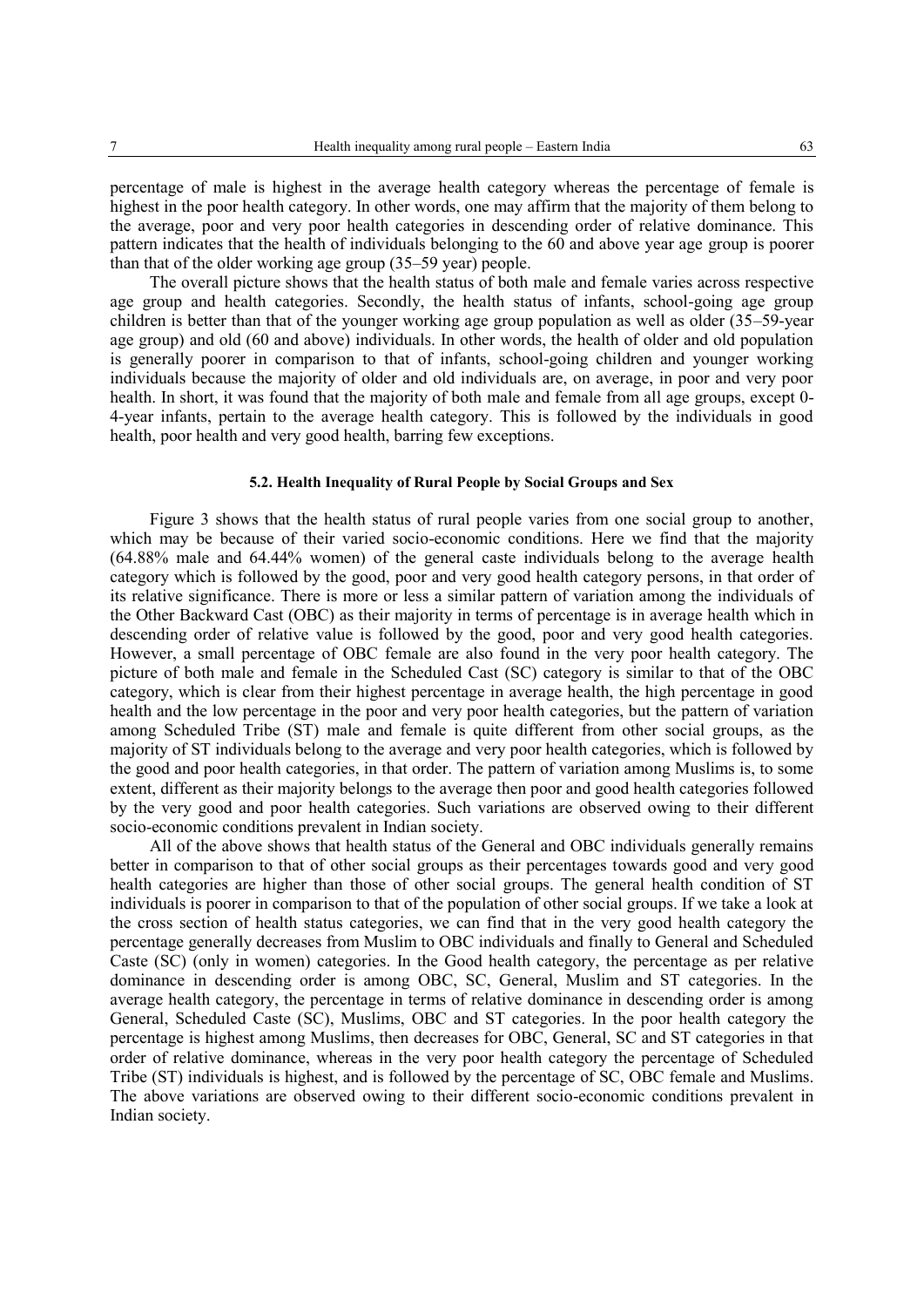



### **5.3. Health Inequality of Rural People According to Educational Category and Sex**

The health status of both the male and female population also varies across different education categories. The detailed picture of variation in health status is clearly seen in Figure 4. The educational category variation shows that the majority of surveyed people in terms of percentage in illiterate and primary educational categories were in the average health category which is followed by the next higher percentage of individuals with a poor health status except female who have benefitted from a primary education. The third order of relative dominance of percentage in illiterate and primary educational categories was in the good health category. The population in the illiterate and primary educational categories had a very poor health status and ranked fourth. Few individuals had a very good health status.



Fig. 4 – Health inequality of the rural people by educational category and sex in a territorial segment of Eastern India. *Source*: Personal field survey (2012).

The picture of individuals having junior secondary, secondary and higher secondary education is different in comparison to those from the illiterate and primary educational category because the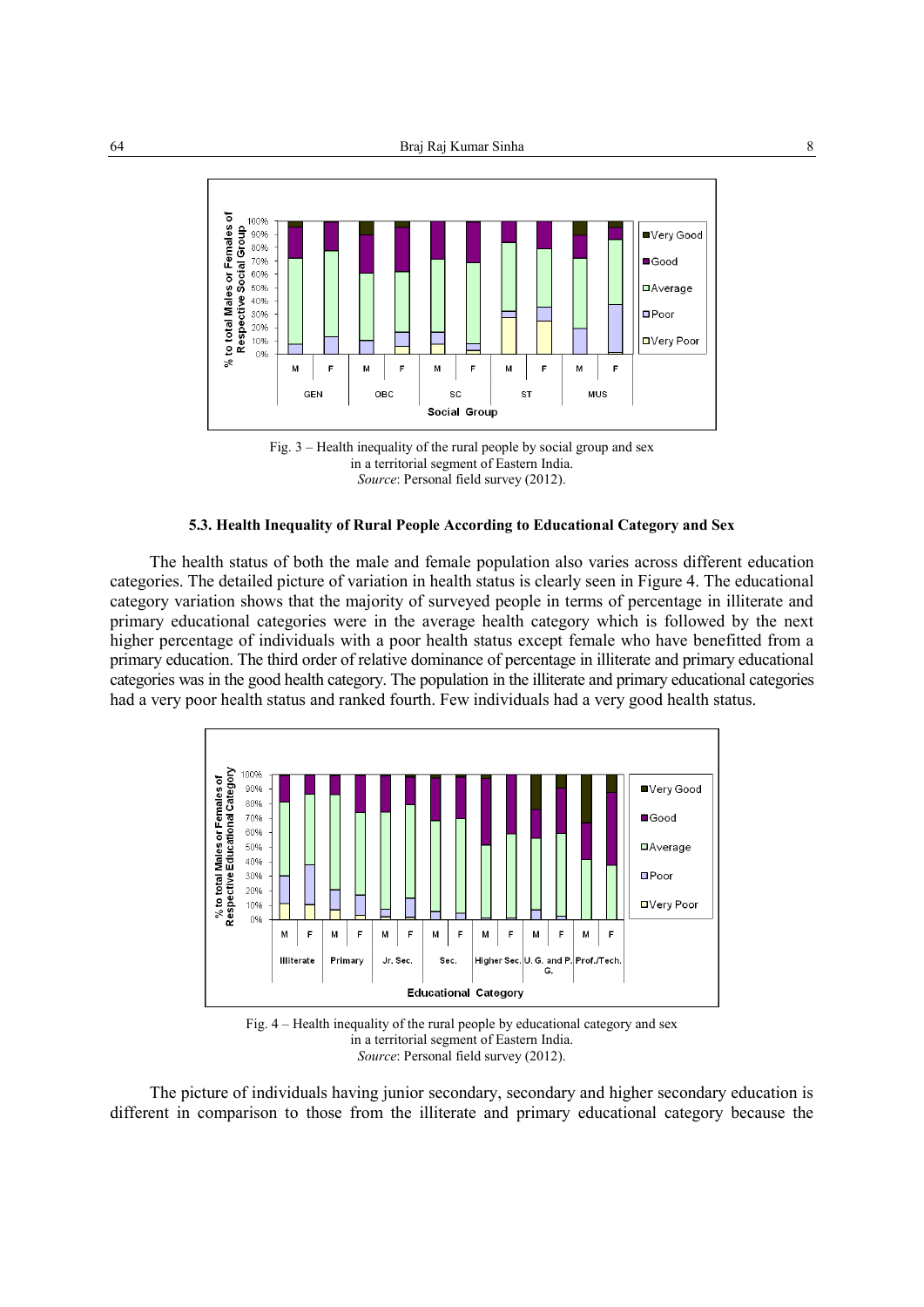majority (in term of percentage) of both male and female having an average health status is followed by the next higher percentage of people of good health. However, the percentage of both male and female of junior secondary education in good health is 24.68% and 18.90% respectively, which is fairly less than that of the population of secondary and higher secondary education. Some individuals represented by small percentages were in very good health also. Such variation indicates that the health status of the secondary and higher secondary educational category individuals seems to be better than that of those of junior secondary education. This is also proved by comparatively more percentages of individuals having junior secondary education in poor and very poor health than that of the individuals of secondary and higher secondary education.

The pattern of variation in health status of the people of under graduation and post-graduation studies, including professional technical education is different from that of those of lower and middle educational categories ranging from illiterate to higher secondary. It is because of the fact that the percentages of under graduation and post graduation including professional technical individuals were fairly higher in the very good health category in comparison to the individuals of lower and middle educational categories in this health status category. However, the majority (in terms of percentage) of both male and female from under graduation and post graduation including professional technical education leaving aside minor differences in exception were part of the average health category but further details show that the percentage of male of under graduation and post-graduation, including professional technical education, was higher in the very good health status category whereas the percentage of female in these educational categories was higher in the good health status category. Such variation generally points to a better health status for male than for women.

The overall picture shows that, in general, the majority of both rural male and female remain concentrated in the lower educational categories up to junior secondary education, and as per relative dominance in terms of decreasing percentages of them was in average, poor, good and very poor and very good health status. In particular, the health status of individuals having secondary and higher secondary education is comparatively better than that of the lower educational category. Similarly, the health status of those having undergone graduation and post-graduation studies, including professional technical education, is miles better than that of the lower and middle educational category of individuals. In general, such variation in health status can be seen as a result of variation in educational achievements among male and women. In other words, one may infer that health status, as a general rule, increases along with the level of education and decreases along with it. In short, one can say that there is a positive association between health status and education.

## **5.4. Health Inequality of the Rural People by Income Category and Sex**

Figure 5 shows that health status varies according to income and sex. It is clear that the majority of both male and female in less than Rs. 1000 and Rs. 1001–2000 in terms of the relative dominance of percentages were in the average health status category which is followed by the individuals of poor and very poor health in that order of decreasing percentage except those few that find themselves around the good and very good health category.

The health status of both rural male and female belonging to income categories of Rs. 2001– 3000 and Rs. 3001–4000 is, to some extent, similar to that of the individuals in the first two income category. The only difference is that there is no one in the very poor health category and a comparatively higher percentage in the good health category in comparison to their counterparts of former income categories in poor and good health status. Such variation points to a slightly better health status of individuals having an income between Rs.2001–4000.

The picture of people in the income categories of Rs. 4001-6000, 6001-8000 and more than Rs. 8000 is different in comparison to that of individuals of lower and middle-income. This is observed by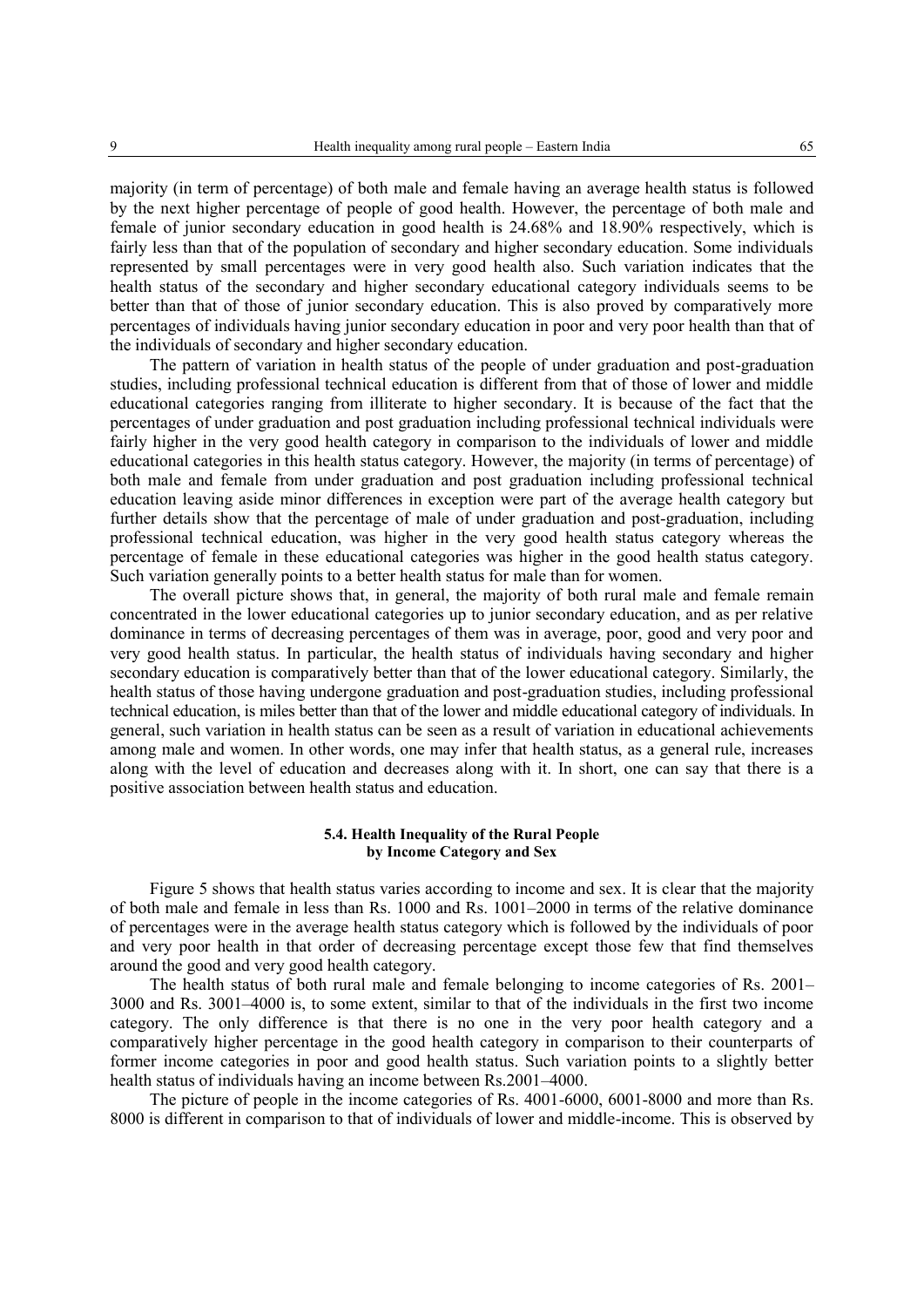the greater percentages of both male and female in the good and very good health categories in the case of individuals with the highest income (greater than Rs. 8000). Only few individuals were in the poor and very poor health categories.



Fig. 5 – Health inequality of the rural people by income category and sex in a territorial segment of Eastern India. *Source*: Personal field survey (2012).

After looking at the detailed picture, one finds that the majority of both male and female (67.03% and 62.70% respectively) are in average health category as found in case of age, social, and educational categories but an interesting feature is that the majority of individuals in descending order of relative dominance as measured by percentage to the total number of male and female of a particular income category up to Rs. 2000 were in the average, poor, very poor, good and very good health status categories. But the health status of the middle-income category, between Rs. 2001 and 4000, appears better as normally shown by the relatively greater percentages in the good category and lesser percentage in the poor category, as well as no percentage in the very poor health category after their majority in average health categories compared to their counterparts of the respective health category in lower income. However, the health status of the upper income individuals is found better as shown by greater percentages in good and very good health categories. All this is the reflection of the impact of income on the health status of rural people in the developing society of the lower Ganga Plain in India.

## **5.5. Health Inequality of the Rural People by Occupational Category and Sex**

When we look at the detailed picture of variation in the health status of rural people by occupational category and sex as shown in Figure 6 we find that the majority of individuals from among the total number of male and female of average index of health status are as cultivators and agricultural labourers. This is only because the rural area is dominated by agricultural activities. Occupation-wise variation shows that the health of the majority of cultivators and agricultural labourers (74.65% male and 63.79% female cultivators and 71.53% male and 64.66% female agricultural labourers) out of the total number of male or female cultivators and agricultural labourers is average, which is followed in descending sequence by the percentage of individuals from good,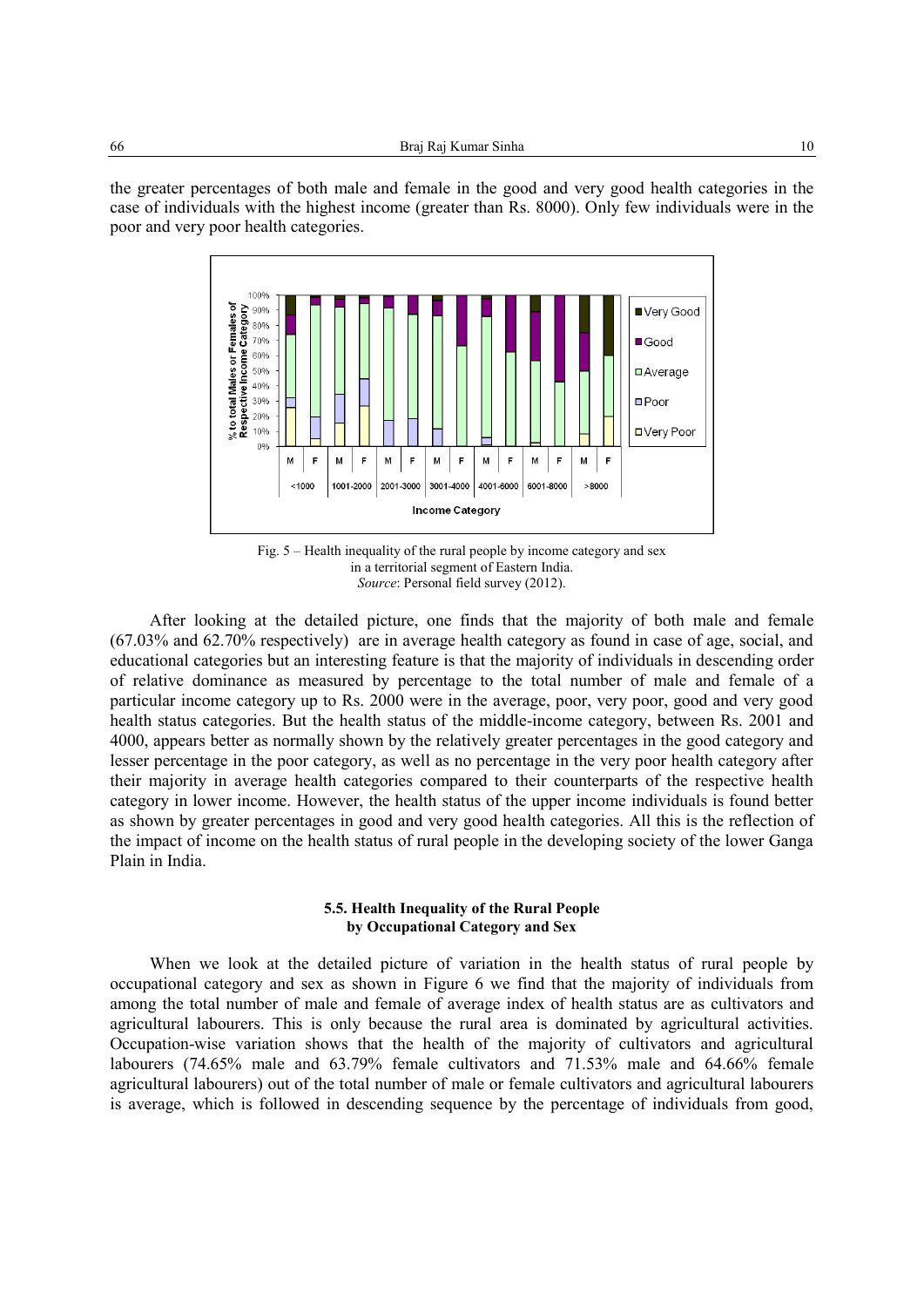poor, very poor and very good cultivators category, whereas in the case of agricultural labourers it is followed by the percentage of individuals from poor, very poor, good and very good categories of health status. Such variation is indicative of the relatively poorer health of agricultural labourers as compared to that of cultivators. This is observed as a result of comparatively better socio-economic conditions of cultivators owing to the possession of landed property and the landless status of agricultural labourers.

Those engaged in construction, household industrial activities, transportation and communication have, largely, average and poor health because of their poor socio-economic condition. Those engaged in trade and commerce have a better socio-economic stance and have, to some extent, better health than those engaged in construction, household industries and transportation and communication.



Fig. 6 – Health inequality of the rural people by occupational category and sex in a territorial segment of Eastern India. *Source*: Personal field survey (2012).

Those engaged in other services (particularly men) have relatively better health due to having better education, a better source of earning in a developing rural society.

In short, it can be said that, generally, the percentage of individuals having poor, very poor and average health is prevalent in agriculture, construction, household industrial activities and in transportation and communication and those having slightly better health are in trade and commerce, as well as in other services owing to relatively better socio-economic conditions.

#### **5.6. Health Inequality of Rural People by Sex**

Health inequality by sex, as shown in Figure 7, exhibits the overall picture of variation in the pattern of health of rural people in a territorial segment of Eastern India. From this figure it is quite evident that the majority of both male (58.33%) and female (57.54%) are in the average health category which, in descending order, is followed by the percentage of individuals from the good (23.63% male and 23.18% women), poor (9.29% male and 13.83% women), very good (4.78% male and 1.68% women) and very poor (3.97% male and 3.77% women) category of health status. Such variation in health status among the rural people of the study area is normally due to the variation in demographic, social, cultural and economic conditions of the rural people of the study area.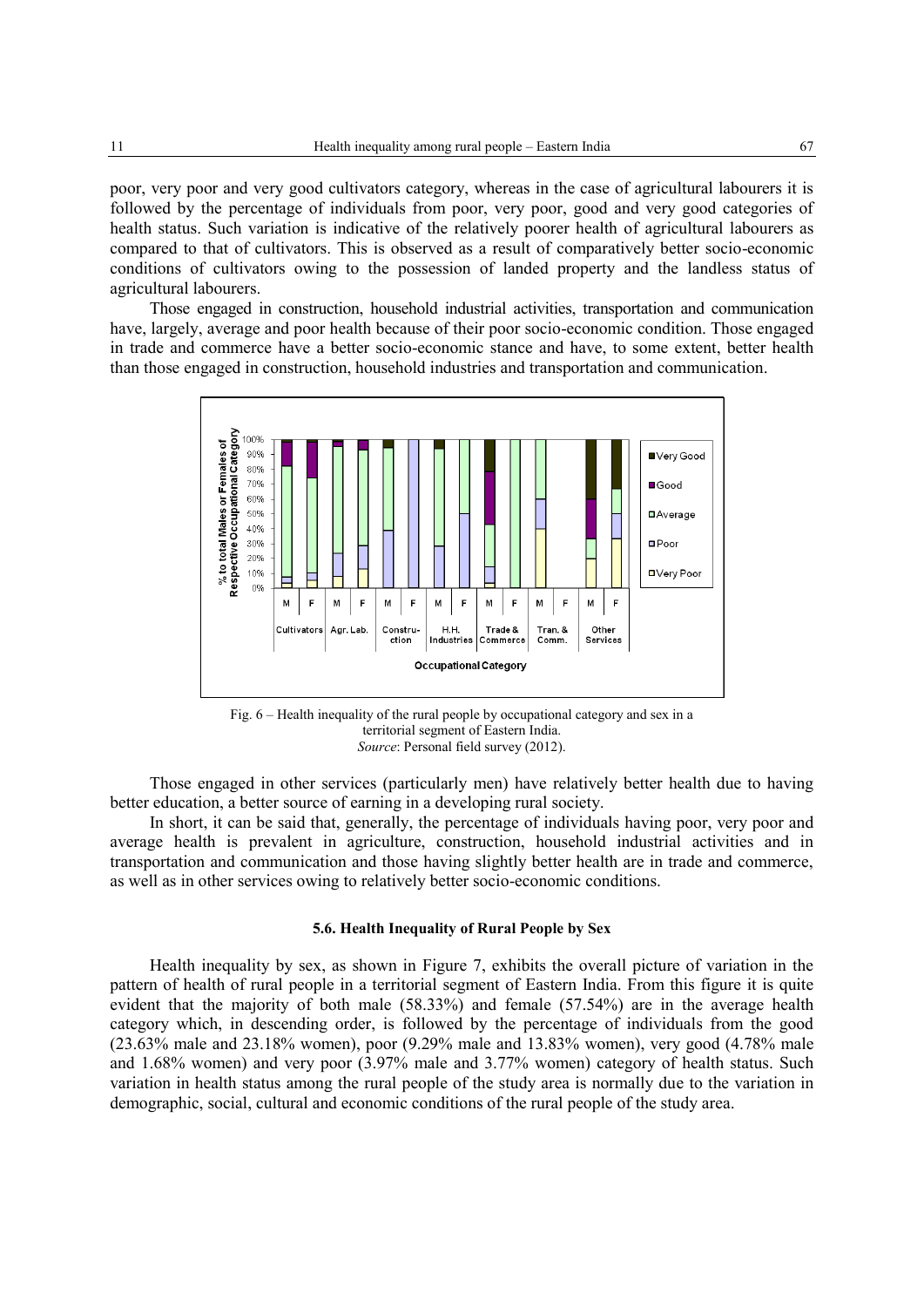



#### **6. CONCLUSIONS**

Findings relating to the variation in health status of rural people across different age groups, social groups, education, income and occupational categories by sex in a territorial segment (Birbhum District) of Eastern India are as follows:

The health status of infants between 0–4 years of age, school-going age group children (5–14 year age group) is comparatively better than that of younger working (15–34 year age group) individuals as well as older (35–59 year age group) and old (60 and above) individuals. In other words, the health of older and old people is generally poorer in comparison to that of infants, schoolgoing children and younger persons because the majority of older and old individuals are in average, poor and very poor health categories. Finally, the majority of both male and female belonging to all age groups except the 0-4 years one, belong to the average health category. This is followed by those of the good health, poor health and very good health categories, barring few exceptions.

Generally, the health status of General and OBC individuals in comparison to that of other social groups is better, as their percentages regarding the good and very good health categories are higher than those of other social groups. The general health condition of ST persons is poorer in comparison to that of those of other social groups. It is also found that in the very good health category the percentage generally decreases from Muslims to OBC and finally to General and SC categories (only in women). In the Good health category, the percentage in order of relative dominance decreases from OBC, to SC, General, Muslim and ST categories. In the average health category, the percentage in terms of relative dominance in descending order is among General, SC, Muslims, OBC and ST categories. In the poor health category, the percentage in order of relative dominance normally decreases from among Muslims to OBC, General, SC and ST categories, whereas in the very poor health category the percentage of ST individuals is highest, and is subsequently followed by the percentage of SC, OBC female and Muslims. The above variations are observed owing to their different socio-economic conditions prevalent in Indian society.

In terms of the educational category, variations show that, in general, the majority of both male and female are found as belonging to lower education categories, especially up to junior secondary education. In order of relative dominance, the percentages of them had, on average, a poor, good, very poor and very good health status. In particular the health status of persons having secondary and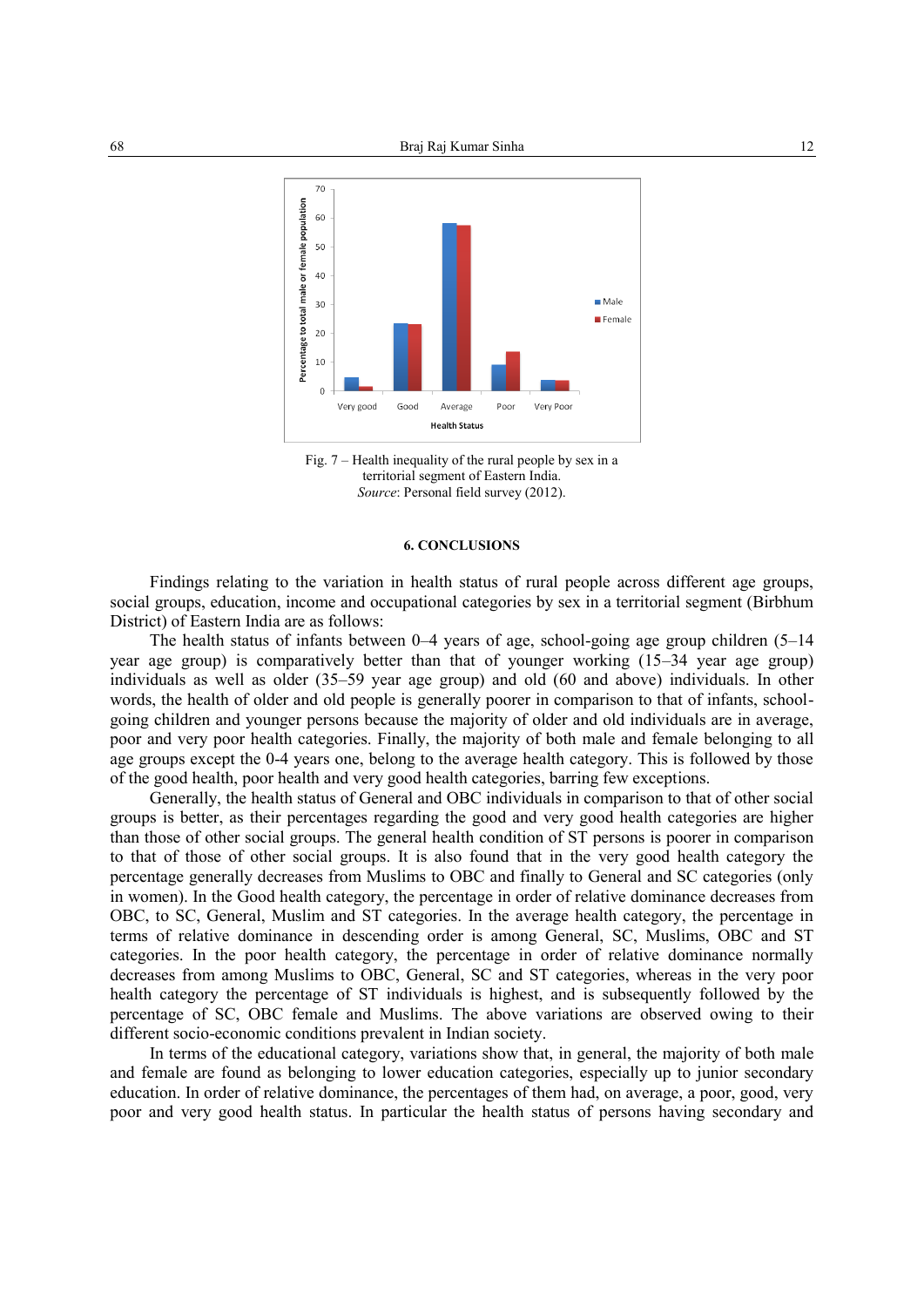higher secondary education is comparatively better than that of the lower education category. Similarly, the health status of the individuals having undergrad and postgrad degrees including a professional technical education was miles better than that of those with a lower and middle education. In general, such variation in health status can be considered as a result of variation in education achievement. In other words, one may state that the health status generally increases and decreases along with one's level of education. This, in short, indicates a positive association between the health status and education.

Regarding the income, variation shows that the percentage of both male and female in relation to the total number of male and female of the respective income category (up to Rs. 2000) in descending order had an average, poor, very poor, good and very good health status, but the health status of those in the middle-income category between Rs. 2001 and 4000 appears to be better, as shown by the relatively greater percentages in good and lesser percentage in the poor health category, and no percentage in the very poor health categories after their majority in average health categories compared to their counterparts of respective health category in lower income. However, the health status of the upper income category persons is better, as shown by the greater percentages in the good and very good health categories. All this is a reflection of the impact of income on the health status of rural people in the developing society of the lower Ganga Plain in India.

Similarly, the percentage of individuals having poor, very poor and average health is more present in agricultural, construction, household industrial and transport and communication activities, whereas those having slightly better health are in trade and commerce as well as in other services owing to relatively better socio-economic conditions.

On the whole, we found that the majority of both male and female are in the average health category which, in descending order, is followed by the percentage of people from the good, poor, very good and very poor categories of health. Such variation in the health status of rural people in a developing Indian society is the reflection of variation in age, education, income and occupation among both the male and female of different social groups.

Therefore, it is suggested that essential health facilities alongside essential education facilities, food and nutrition and other health related facilities should be made available in all the villages of the district, and while allocating or distributing such infrastructures, priority should be given to female of different age groups, to older and old people, S.C., S.T. and other backward caste people. The children below the age of 15 should be taken care of in terms of physical and mental health with the provision of compulsory education and health. Once health related measures are adopted and essential facilities properly utilised, then the men-women, age group, social group and village gaps in health will be reduced. Such efforts will enable rural people to live a life of peace and comfort.

#### **REFERENCES**

- Abusaleh, S. (1999), *India: Human Development Report*, National Council of Applied Research, Oxford University Press, New Delhi, p. 132.
- African Development Report (1998), *Human Capital Development, African Development Bank*, Oxford University Press, New York, p. 1.
- Agrawal, A.N.; Verma, H.O.; Gupta, R.C. (1990), *India: Economic Information Year Book (1990-91)*, National Publishing House, New Delhi, pp. 266–268.
- Basu, S. (1992), *Nutritional status, physical growth trends and health problems among the tribal population of Bastar district (M.P.)*, In Tiwari, P.D. and Tripathi, R.S. (1992), *Dimensions of Scheduled Tribes Development in India*, Uppal Publishing House, New Delhi, pp. 212–226.
- Chalam, K. S., Francis, D. (1997), *Health is an Indicator of Human Resources Development - A Case Study of Andhra Pradesh*, In: Ramachandrudu, G. (1997), Health Planning in India, A. P. H. Publishing Corporation, New Delhi, p. 40.

Conyne, R.K. and Clack, R.J. (1981), *Environmental Assessment and Design A New Tool for the Applied Behavioural Scientist*, Praeger Publishers, New York, p. xii.